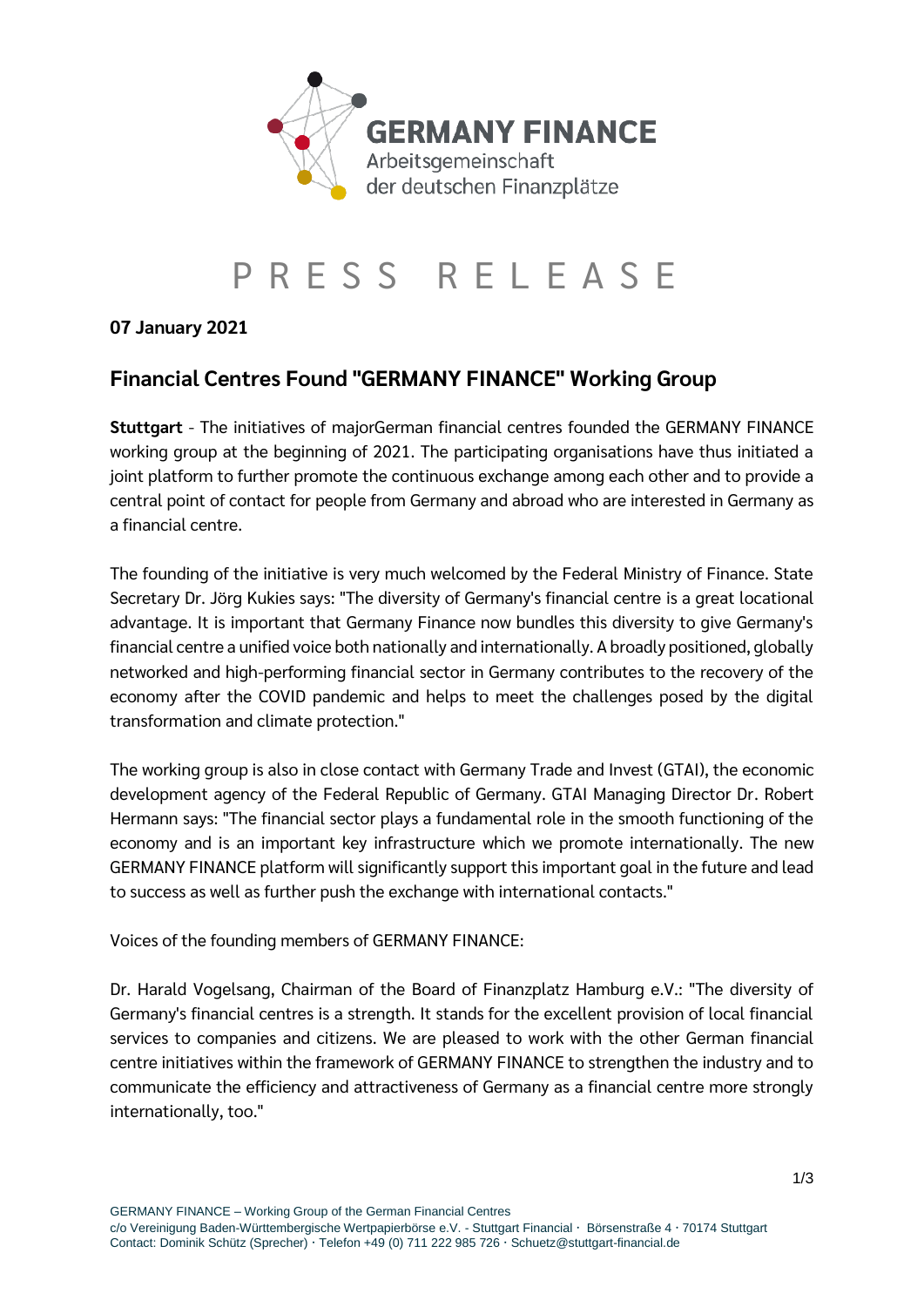

Prof. Dr. Andreas Pinkwart, Minister for Economic Affairs, Innovation, Digitalisation and Energy of the State of North Rhine-Westphalia and founder of Fin.Connect.NRW: "Innovation and cooperation open up opportunities. Clever ideas, promising concepts and investments are the best means of harnessing opportunities for the financial centre, for companies and investors alike, especially in challenging times. I therefore very much welcome the cooperation of our recently founded Fin.Connect.NRW initiative with GERMANY FINANCE."

Gerhard Wiesheu, President Frankfurt Main Finance e.V.: "The German financial centres are dealing with the same issues to varying degrees of intensity. The focus is on current challenges posed by Brexit and the Corona pandemic, megatrends such as sustainability and digitalisation as well as social issues such as economic education and the public's trust in the financial industry. Through the GERMANY FINANCE working group efficient solutions can be found, based on individual experiences in the individual German financial centres."

Dr. Michael Völter, Board of Directors of Vereinigung Baden-Württembergische Wertpapierbörse e.V. (sponsor of Stuttgart Financial): "We are proud to be able to accompany the expansion of the working group from the very beginning. The financial services industry is facing great challenges and changes. Due to the decentralised nature of the financial centres it is essential to work on a uniform external image and to maintain a continuous dialogue between the players in order to achieve sustainable further development and competitiveness of Germany's financial centre."

### **Contact for press enquiries:**

Dominik Schütz (Spreaker GERMANY FINANCE) Phone +49 (0) 711 222 985 726 [Schuetz@stuttgart-financial.de](mailto:Schuetz@stuttgart-financial.de) 

### **About GERMANY FINANCE**

GERMANY FINANCE is an informal association of German financial centre initiatives from Berlin, Frankfurt, Hamburg, North Rhine-Westphalia and Stuttgart. Its common goal is to strengthen Germany as a financial centre in the German, European and international context, to give it a face and to be the contact for interested parties in Germany as a financial centre from Germany and abroad. You can find more information about the working group on [www.germany](https://germany-finance.com/)[finance.com.](https://germany-finance.com/)

Founding Members: Frankfurt Main Finance e.V.